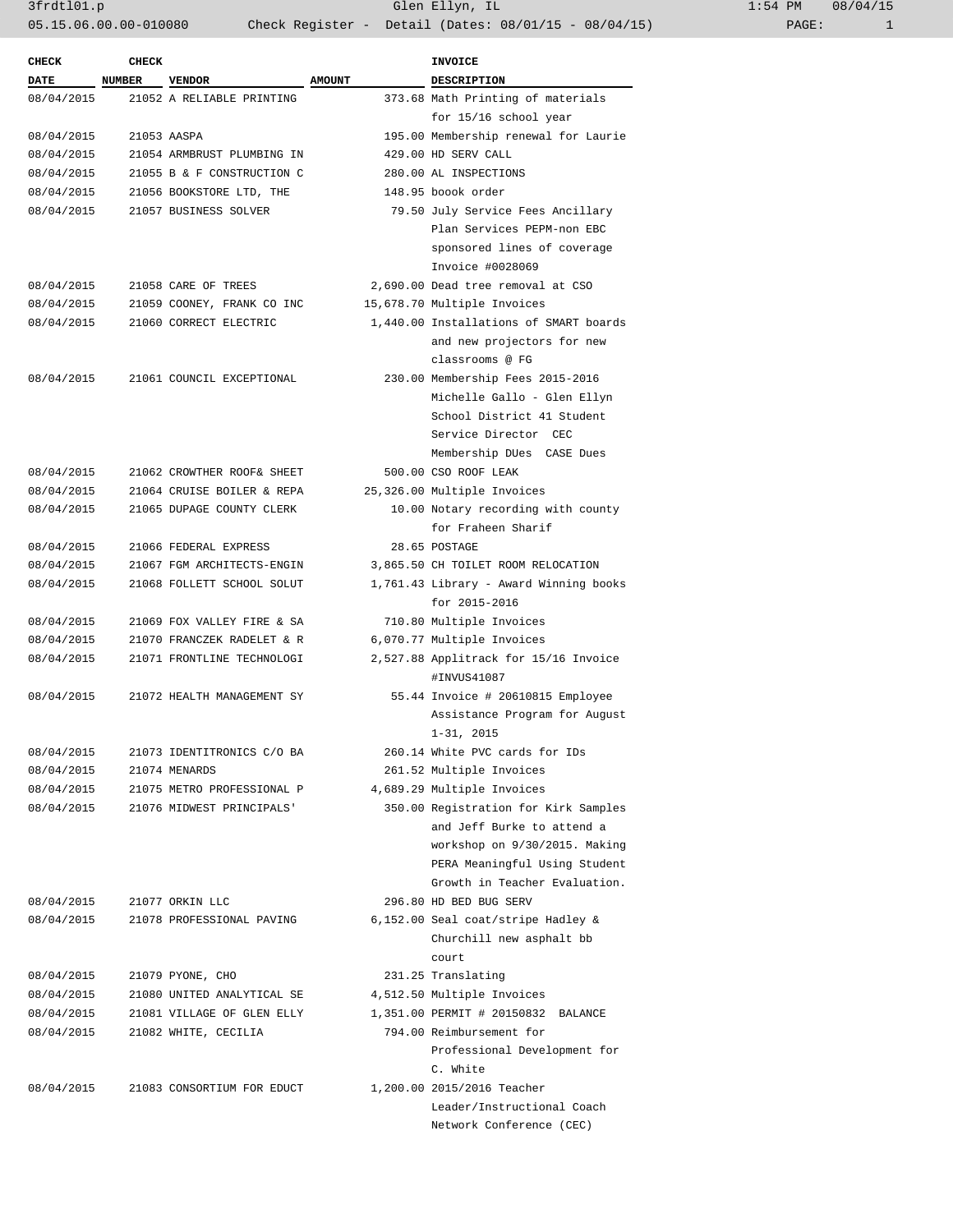| CHECK                        | CHECK  |                          |               |  | INVOICE                         |
|------------------------------|--------|--------------------------|---------------|--|---------------------------------|
| <b>DATE</b>                  | NUMBER | <b>VENDOR</b>            | <b>AMOUNT</b> |  | <b>DESCRIPTION</b>              |
| 08/04/2015                   |        | 21084 MIDAMERICAN ENERGY |               |  | 31,655.07 Multiple Invoices     |
| 08/04/2015 201500151 T H I S |        |                          |               |  | 3,524.33 THIS fund contribution |

Totals for checks 117,679.20